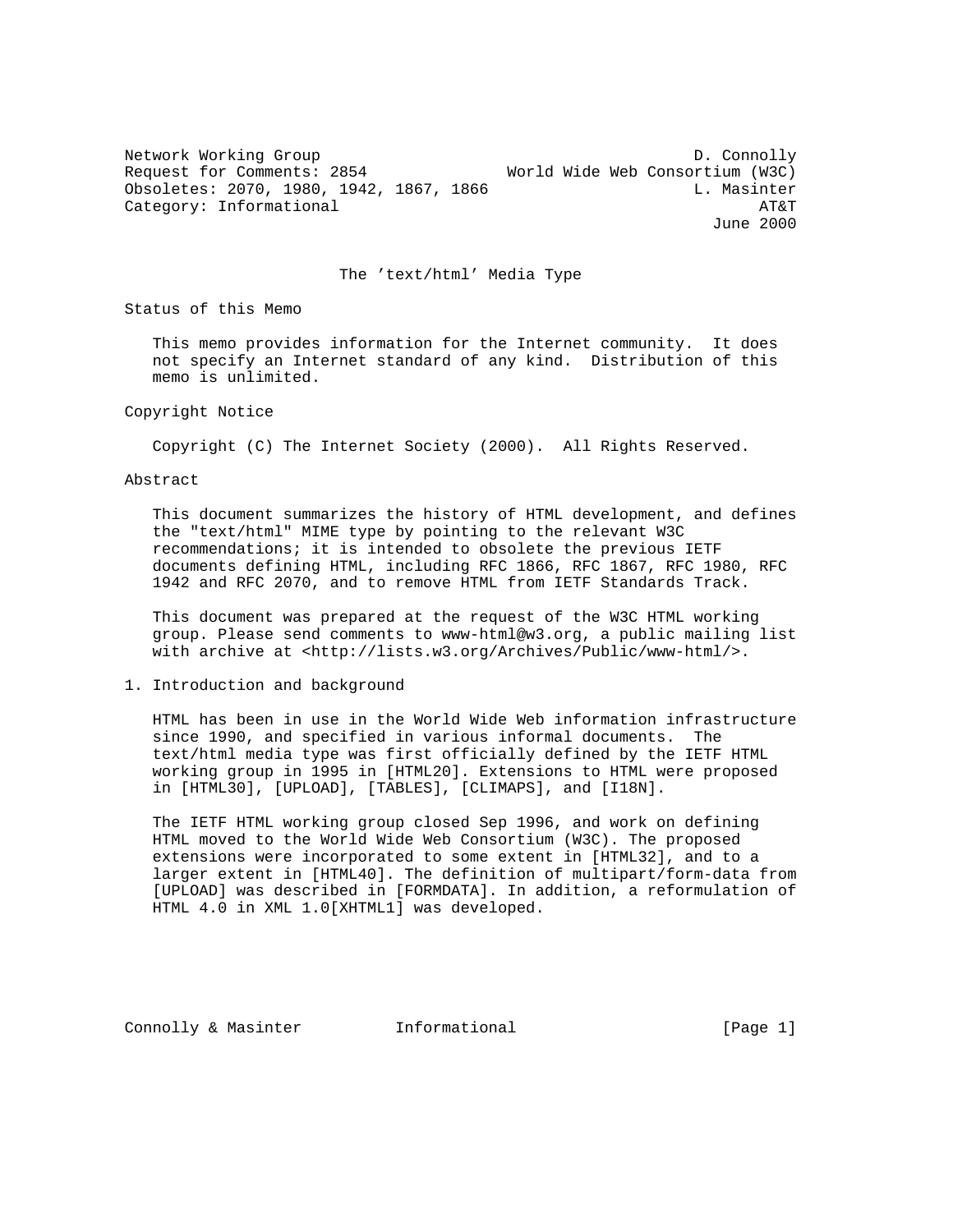[HTML32] notes "This specification defines HTML version 3.2. HTML 3.2 aims to capture recommended practice as of early '96 and as such to be used as a replacement for HTML 2.0 (RFC 1866)." Subsequent specifications for HTML describe the differences in each version.

 In addition to the development of standards, a wide variety of additional extensions, restrictions, and modifications to HTML were popularized by NCSA's Mosaic system and subsequently by the competitive implementations of Netscape Navigator and Microsoft Internet Explorer; these extensions are documented in numerous books and online guides.

## 2. Registration of MIME media type text/html

MIME media type name: text MIME subtype name: html Required parameters: none Optional parameters:

charset

 The optional parameter "charset" refers to the character encoding used to represent the HTML document as a sequence of bytes. Any registered IANA charset may be used, but UTF-8 is preferred. Although this parameter is optional, it is strongly recommended that it always be present. See Section 6 below for a discussion of charset default rules.

 Note that [HTML20] included an optional "level" parameter; in practice, this parameter was never used and has been removed from this specification. [HTML30] also suggested a "version" parameter; in practice, this parameter also was never used and has been removed from this specification.

 Encoding considerations: See Section 4 of this document.

 Security considerations: See Section 7 of this document.

## Interoperability considerations:

 HTML is designed to be interoperable across the widest possible range of platforms and devices of varying capabilities. However, there are contexts (platforms of limited display capability, for example) where not all of the capabilities of the full HTML definition are feasible. There is ongoing work to develop both a modularization of HTML and a set of profiling capabilities to identify and negotiate restricted (and extended) capabilities.

Connolly & Masinter **Informational** [Page 2]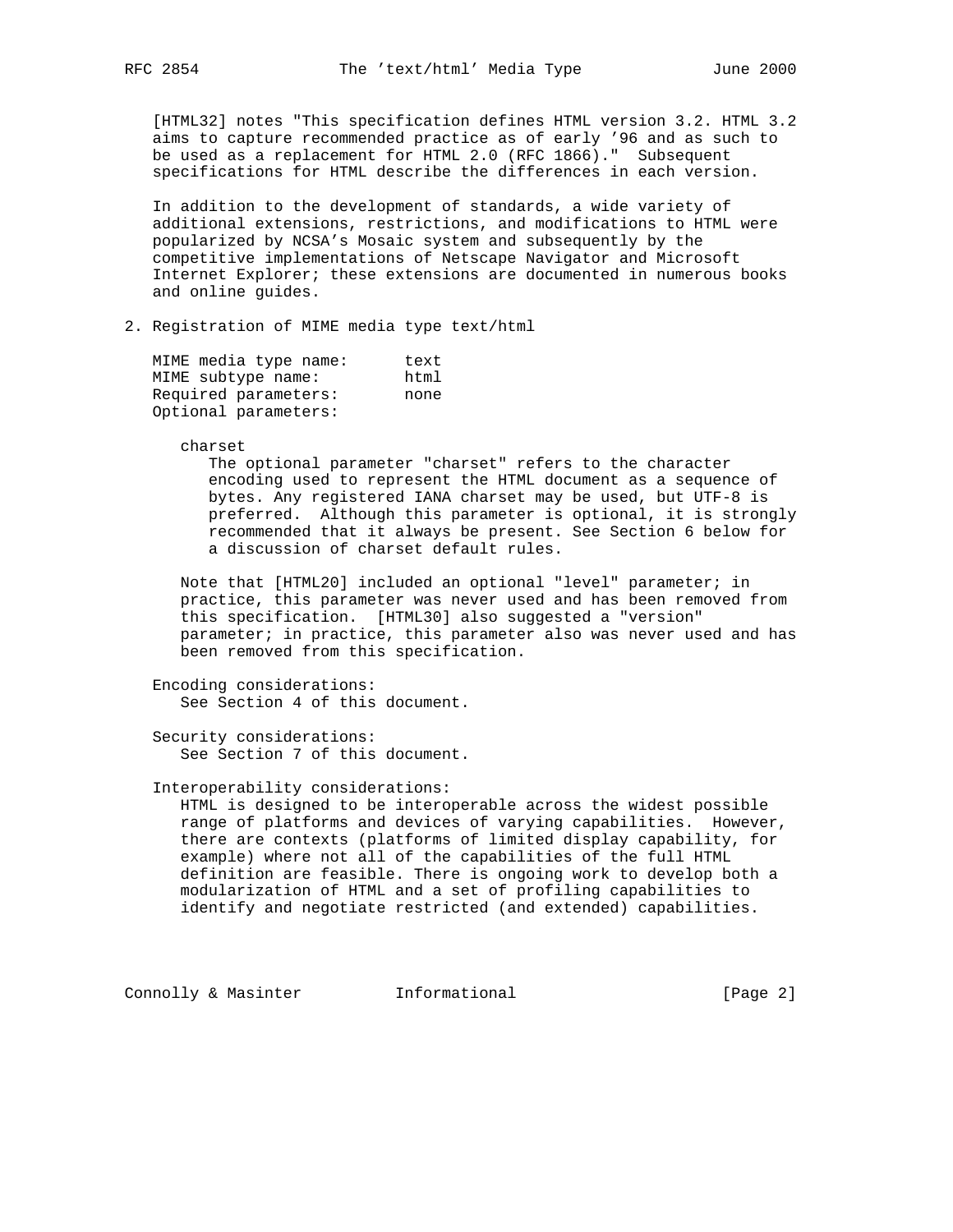Due to the long and distributed development of HTML, current practice on the Internet includes a wide variety of HTML variants. Implementors of text/html interpreters must be prepared to be "bug-compatible" with popular browsers in order to work with many HTML documents available the Internet.

 Typically, different versions are distinguishable by the DOCTYPE declaration contained within them, although the DOCTYPE declaration itself is sometimes omitted or incorrect.

Published specification:

 The text/html media type is now defined by W3C Recommendations; the latest published version is [HTML401]. In addition, [XHTML1] defines a profile of use of XHTML which is compatible with HTML 4.01 and which may also be labeled as text/html.

Applications which use this media type:

 The first and most common application of HTML is the World Wide Web; commonly, HTML documents contain URI references [URI] to other documents and media to be retrieved using the HTTP protocol [HTTP]. Many gateway applications provide HTML-based interfaces to other underlying complex services. Numerous other applications now also use HTML as a convenient platform-independent multimedia document representation.

Additional information:

Magic number:

 There is no single initial string that is always present for HTML files. However, Section 5 below gives some guidelines for recognizing HTML files.

File extension:

 The file extensions 'html' or 'htm' are commonly used, but other extensions denoting file formats for preprocessing are also common.

Macintosh File Type code: TEXT

 Person & email address to contact for further information: Dan Connolly <connolly@w3.org> Larry Masinter <lmm@acm.org>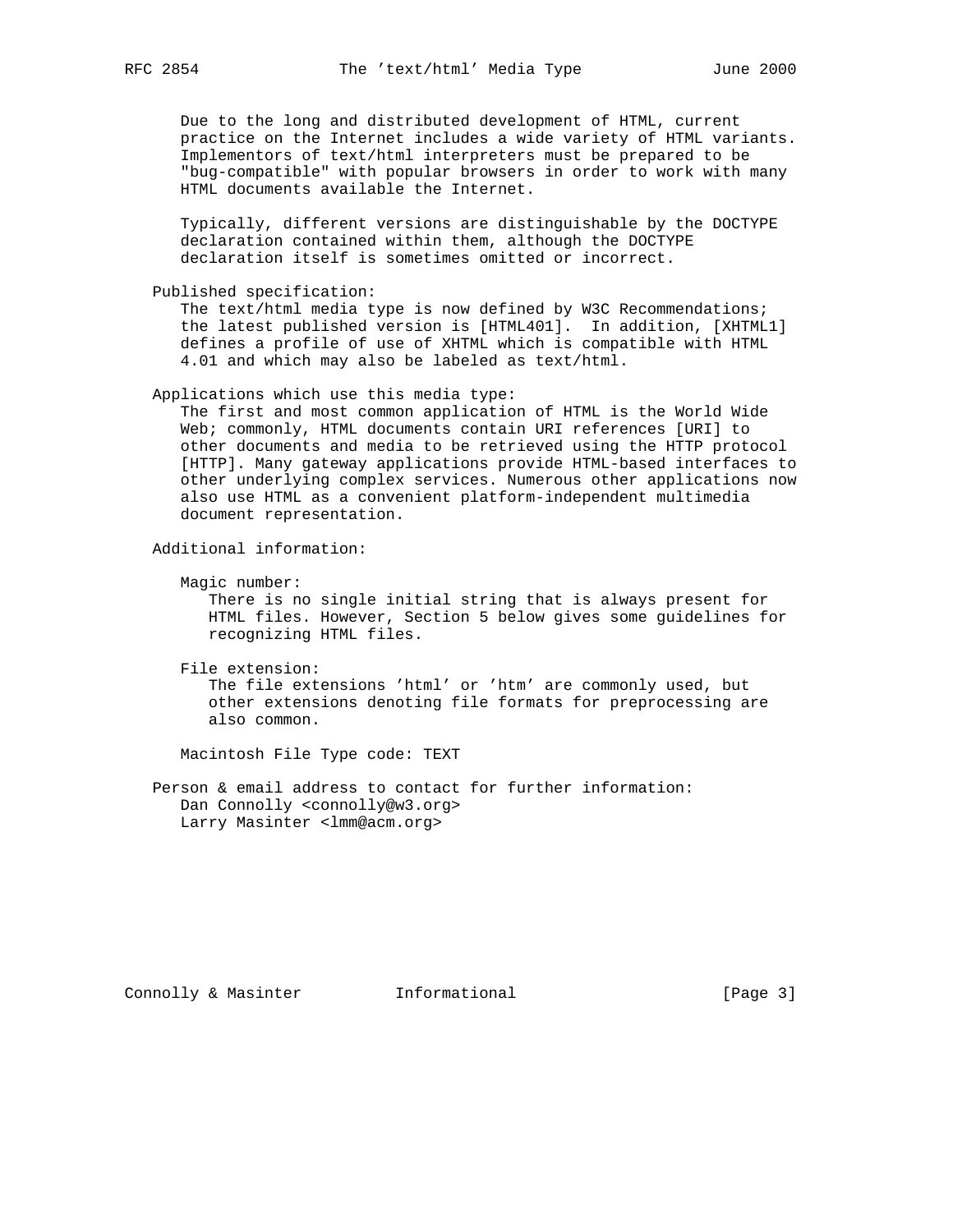Intended usage: COMMON

Author/Change controller:

 The HTML specification is a work product of the World Wide Web Consortium's HTML Working Group. The W3C has change control over the HTML specification.

Further information:

 HTML has a means of including, by reference via URI, additional resources (image, video clip, applet) within the base document. In order to transfer a complete HTML object and the included resources in a single MIME object, the mechanisms of [MHTML] may be used.

3. Fragment Identifiers

 The URI specification [URI] notes that the semantics of a fragment identifier (part of a URI after a "#") is a property of the data resulting from a retrieval action, and that the format and interpretation of fragment identifiers is dependent on the media type of the retrieval result.

 For documents labeled as text/html, the fragment identifier designates the correspondingly named element; any element may be named with the "id" attribute, and A, APPLET, FRAME, IFRAME, IMG and MAP elements may be named with a "name" attribute. This is described in detail in [HTML40] section 12.

4. Encoding considerations

 Because of the availability within HTML itself for using character entity references, documents that use a wide repertoire of characters may still be represented using the US-ASCII charset and transported without encoding. However, transport of text/html using a charset other than US-ASCII may require base64 or quoted-printable encoding for 7-bit channels.

 As with all MIME text subtypes, the canonical form of "text/html" must always represent a line break as a sequence of a CR byte value (0x0D) followed by an LF (0x0A) byte value. Similarly, any occurrence of such a CRLF sequence in "text/html" must represent a line break. Use of CR byte values and LF byte values outside of line break sequences is also forbidden. This rule applies regardless of the character encoding ('charset') involved.

Connolly & Masinter **Informational** [Page 4]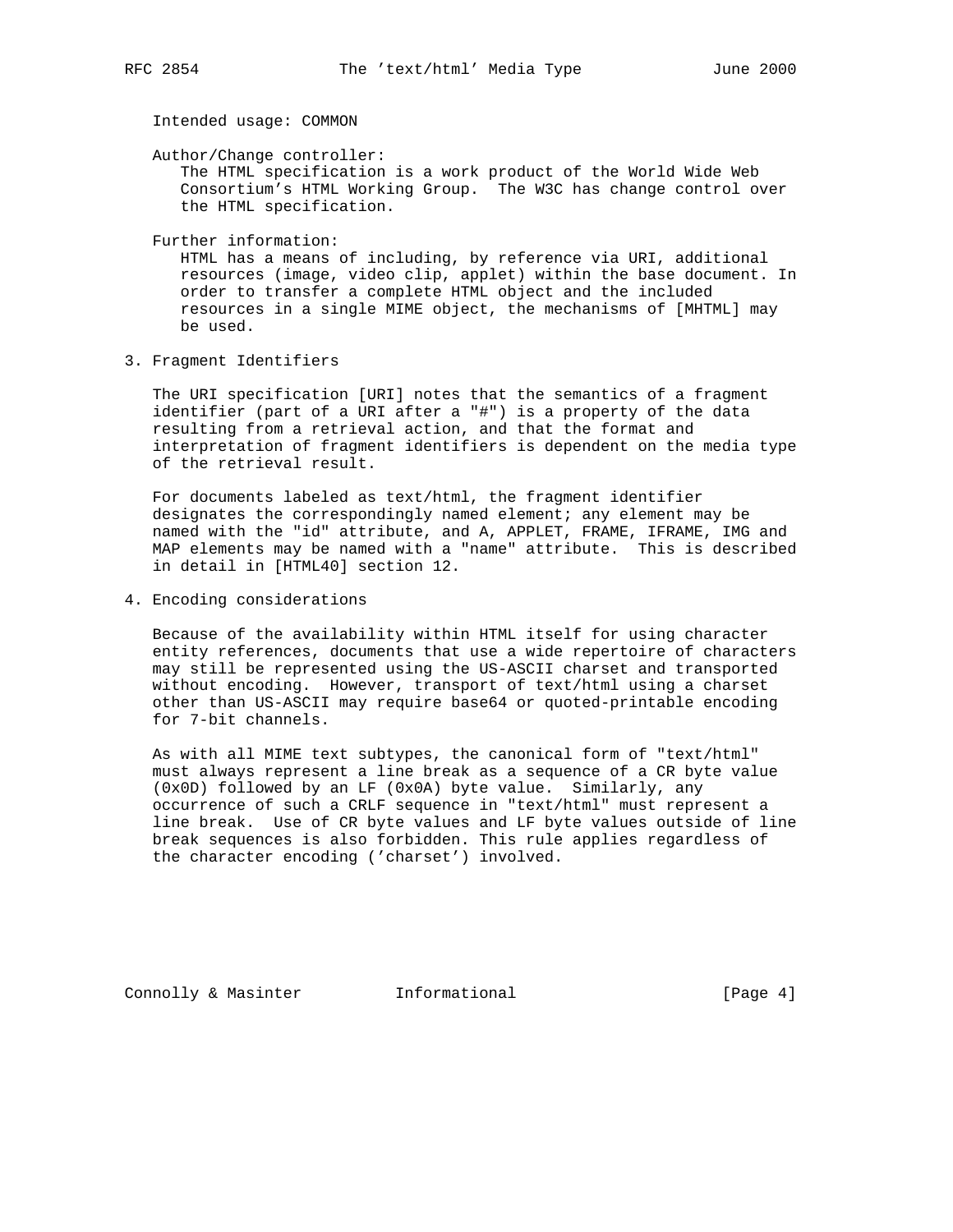Note, however, that the HTTP protocol allows the transport of data not in canonical form, and, in particular, with other end-of-line conventions; see [HTTP] section 3.7.1. This exception is commonly used for HTML.

 HTML sent via email is still subject to the MIME restrictions; this is discussed fully in [MHTML] Section 10.

5. Recognizing HTML files

 Almost all HTML files have the string "<html" or "<HTML" near the beginning of the file.

 Documents conformant to HTML 2.0, HTML 3.2 and HTML 4.0 will start with a DOCTYPE declaration "<!DOCTYPE HTML" near the beginning, before the "<html". These dialects are case insensitive. Files may start with white space, comments (introduced by "<!--" ), or processing instructions (introduced by "<?") prior to the DOCTYPE declaration.

 XHTML documents (optionally) start with an XML declaration which begins with "<?xml" and are required to have a DOCTYPE declaration "<!DOCTYPE html".

6. Charset default rules

 The use of an explicit charset parameter is strongly recommended. While [MIME] specifies "The default character set, which must be assumed in the absence of a charset parameter, is US-ASCII." [HTTP] Section 3.7.1, defines that "media subtypes of the 'text' type are defined to have a default charset value of 'ISO-8859-1'". Section 19.3 of [HTTP] gives additional guidelines. Using an explicit charset parameter will help avoid confusion.

 Using an explicit charset parameter also takes into account that the overwhelming majority of deployed browsers are set to use something else than 'ISO-8859-1' as the default; the actual default is either a corporate character encoding or character encodings widely deployed in a certain national or regional community. For further considerations, please also see Section 5.2 of [HTML40].

Connolly & Masinter **Informational** [Page 5]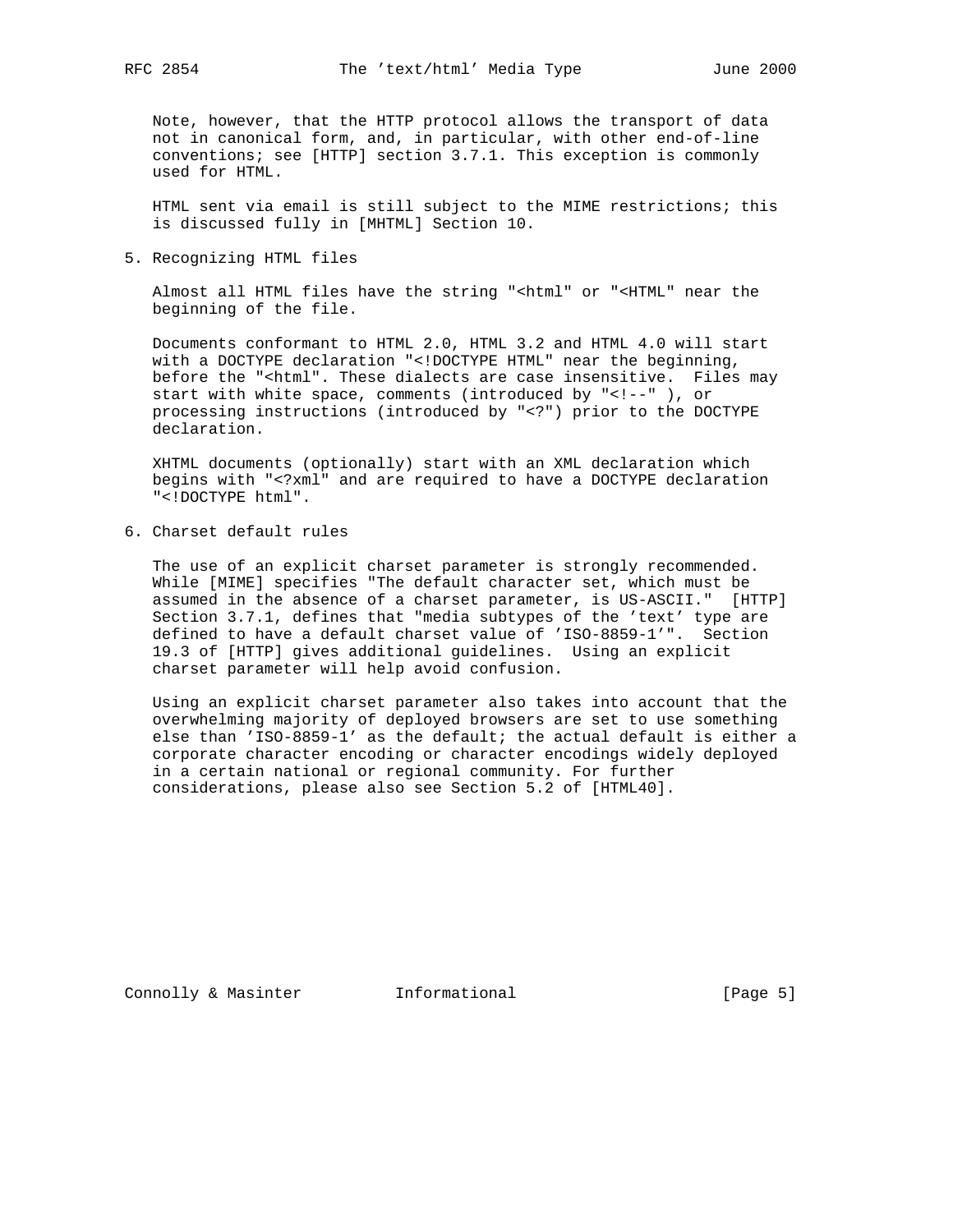7. Security Considerations

 [HTML401], section B.10, notes various security issues with interpreting anchors and forms in HTML documents.

 In addition, the introduction of scripting languages and interactive capabilities in HTML 4.0 introduced a number of security risks associated with the automatic execution of programs written by the sender but interpreted by the recipient. User agents executing such scripts or programs must be extremely careful to insure that untrusted software is executed in a protected environment.

8. Authors' Addresses

 Daniel W. Connolly World Wide Web Consortium (W3C) MIT Laboratory for Computer Science 545 Technology Square Cambridge, MA 02139, U.S.A.

 EMail: connolly@w3.org http://www.w3.org/People/Connolly/

 Larry Masinter AT&T 75 Willow Road Menlo Park, CA 94025

 EMail: LM@att.com http://larry.masinter.net

- 9. References
	- [CLIMAPS] Seidman, J., "A Proposed Extension to HTML: Client-Side Image Maps", RFC 1980, August 1996.
	- [FORMDATA] Masinter, L., "Returning Values from Forms: multipart/form-data", RFC 2388, August 1998.
	- [HTML20] Berners-Lee, T. and D. Connolly, "Hypertext Markup Language - 2.0", RFC 1866, November 1995.
	- [HTML30] Raggett, D., "HyperText Markup Language Specification Version 3.0", September 1995. (Available at <http://www.w3.org/MarkUp/html3/CoverPage>).

Connolly & Masinter **Informational** [Page 6]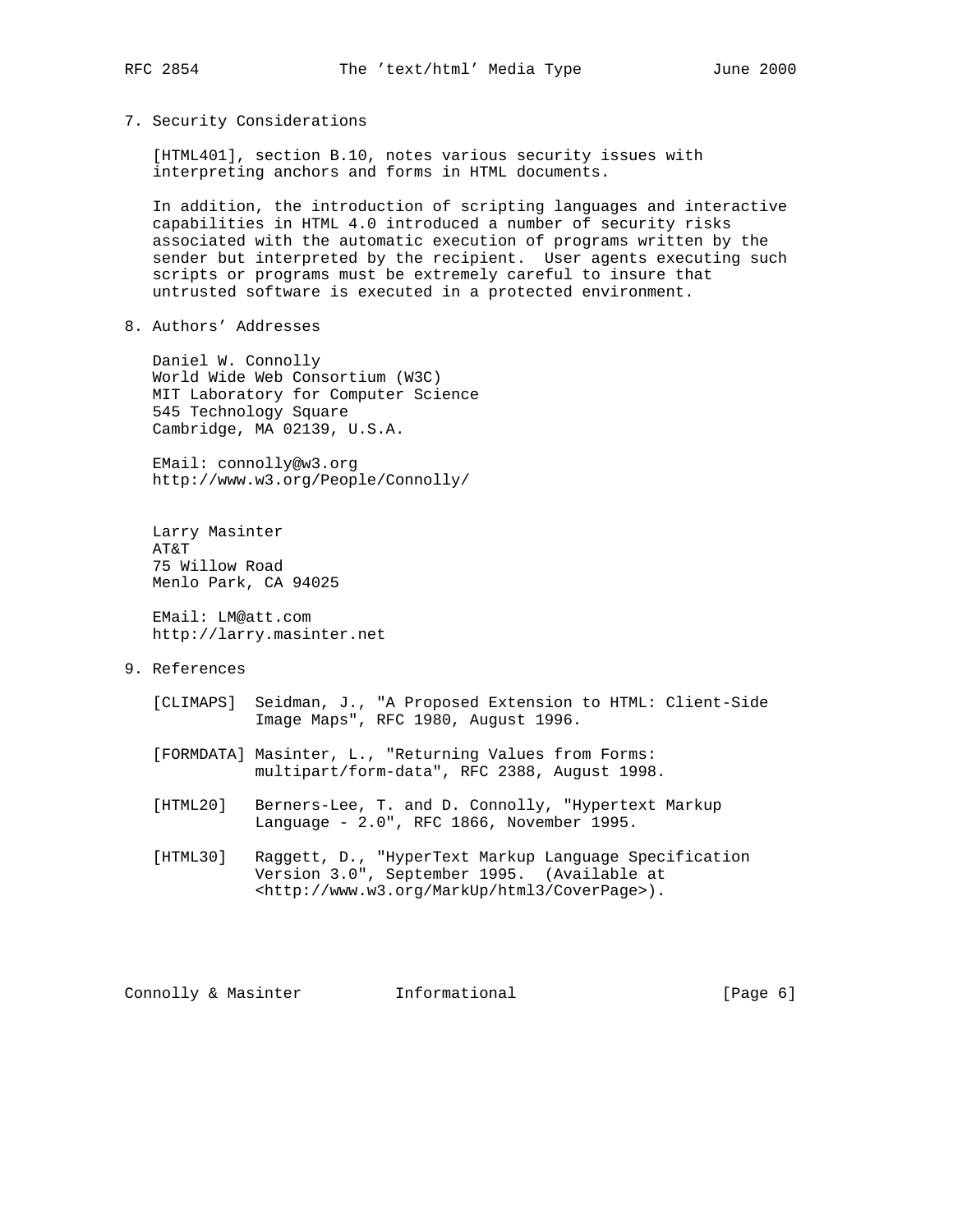- [HTML32] Raggett, D., "HTML 3.2 Reference Specification", W3C Recomendation, January 1997. Available at <http://www.w3.org/TR/REC-html32>.
- [HTML40] Raggett, D., et al., "HTML 4.0 Specification", W3C Recommendation, December 1997. Available at <http://www.w3.org/TR/1998/REC-html40- 19980424>
- [HTML401] Raggett, D., et al., "HTML 4.01 Specification", W3C Recommendation, December 1999. Available at <http://www.w3.org/TR/html401>.
- [HTTP] Gettys, J., Fielding, R., Mogul, J., Frystyk, H., Masinter, L., Leach, P. and T. Berners-Lee, "Hypertext Transfer Protocol -- HTTP/1.1", RFC 2616, June 1999.
- [I18N] Yergeau, F., Nicol, G. and M. Duerst, "Internationalization of the Hypertext Markup Language", RFC 2070, January 1997.
- [MHTML] Palme, J., Hotmann, A. and N. Shelness, "MIME Encapsulation of Aggregate Documents, such as HTML (MHTML)", RFC 2557, March 1999.
- [MIME] Freed, N. and N. Borenstein, "Multipurpose Internet Mail Extensions (MIME) Part Two: Media Types", RFC 2046, November 1996.
- [TABLES] Raggett, D., "HTML Tables", RFC 1942, May 1996.
- [UPLOAD] Nebel, E. and L. Masinter, "Form-based File Upload in HTML", RFC 1867, November 1995.
- [URI] Berners-Lee, T., Fielding, R. and L. Masinter, "Uniform Resource Identifiers (URI): Generic Syntax", RFC 2396, August 1998.
- [XHTML1] "XHTML 1.0: The Extensible HyperText Markup Language: A Reformulation of HTML 4 in XML 1.0", W3C Recommendation, January 2000. Available at <http://www.w3.org/TR/xhtml1>.

Connolly & Masinter **Informational** [Page 7]